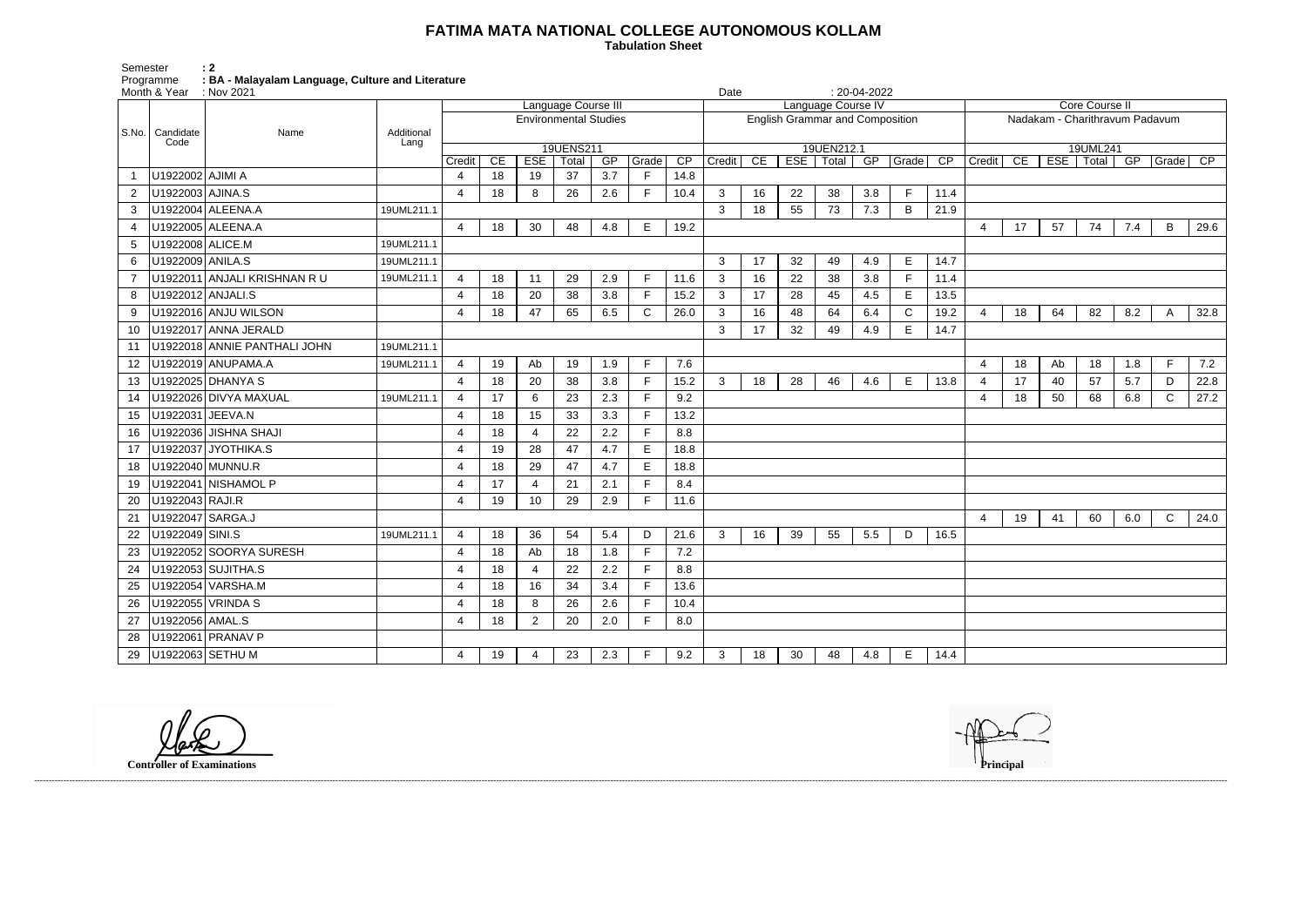|                |                   |                              |                    | <b>Complementary Course III</b><br>Keralasamskaram Bhagam II |                          |            |                          |     |              |                 |        | <b>Complementary Course IV</b> |            |                   |     |       |                 |  |  |  |  |
|----------------|-------------------|------------------------------|--------------------|--------------------------------------------------------------|--------------------------|------------|--------------------------|-----|--------------|-----------------|--------|--------------------------------|------------|-------------------|-----|-------|-----------------|--|--|--|--|
|                |                   |                              |                    |                                                              | <b>Prose and Grammar</b> |            |                          |     |              |                 |        |                                |            |                   |     |       |                 |  |  |  |  |
| S.No.          | Candidate<br>Code | Name                         | Additional<br>Lang |                                                              |                          |            |                          |     |              |                 |        |                                |            |                   |     |       |                 |  |  |  |  |
|                |                   |                              |                    | Credit                                                       | CE                       | <b>ESE</b> | 19UML231<br><b>Total</b> | GP  | Grade        | $\overline{CP}$ | Credit | CE                             | <b>ESE</b> | 19USK231<br>Total | GP  | Grade | $\overline{CP}$ |  |  |  |  |
|                | U1922002 AJIMI A  |                              |                    |                                                              |                          |            |                          |     |              |                 |        |                                |            |                   |     |       |                 |  |  |  |  |
| 2              | U1922003 AJINA.S  |                              |                    |                                                              |                          |            |                          |     |              |                 |        |                                |            |                   |     |       |                 |  |  |  |  |
| 3              |                   | U1922004 ALEENA.A            | 19UML211.1         |                                                              |                          |            |                          |     |              |                 |        |                                |            |                   |     |       |                 |  |  |  |  |
| $\overline{4}$ |                   | U1922005 ALEENA.A            |                    | 3                                                            | 18                       | 33         | 51                       | 5.1 | D            | 15.3            |        |                                |            |                   |     |       |                 |  |  |  |  |
| 5              | U1922008 ALICE.M  |                              | 19UML211.1         |                                                              |                          |            |                          |     |              |                 |        |                                |            |                   |     |       |                 |  |  |  |  |
| 6              | U1922009 ANILA.S  |                              | 19UML211.1         |                                                              |                          |            |                          |     |              |                 |        |                                |            |                   |     |       |                 |  |  |  |  |
| 7              |                   | U1922011 ANJALI KRISHNAN RU  | 19UML211.1         |                                                              |                          |            |                          |     |              |                 | 3      | 16                             | 5          | 21                | 2.1 | F     | 6.3             |  |  |  |  |
| 8              | U1922012 ANJALI.S |                              |                    |                                                              |                          |            |                          |     |              |                 |        |                                |            |                   |     |       |                 |  |  |  |  |
| 9              |                   | U1922016 ANJU WILSON         |                    | 3                                                            | 19                       | 60         | 79                       | 7.9 | B            | 23.7            |        |                                |            |                   |     |       |                 |  |  |  |  |
| 10             |                   | U1922017 ANNA JERALD         |                    |                                                              |                          |            |                          |     |              |                 |        |                                |            |                   |     |       |                 |  |  |  |  |
| 11             |                   | U1922018 ANNIE PANTHALI JOHN | 19UML211.1         | 3                                                            | 19                       | 34         | 53                       | 5.3 | D            | 15.9            |        |                                |            |                   |     |       |                 |  |  |  |  |
| 12             |                   | U1922019 ANUPAMA.A           | 19UML211.1         | 3                                                            | 18                       | Ab         | 18                       | 1.8 | F            | 5.4             |        |                                |            |                   |     |       |                 |  |  |  |  |
| 13             |                   | U1922025 DHANYA S            |                    | 3                                                            | 19                       | Ab         | 19                       | 1.9 | F            | 5.7             |        |                                |            |                   |     |       |                 |  |  |  |  |
| 14             |                   | U1922026 DIVYA MAXUAL        | 19UML211.1         | 3                                                            | 19                       | 21         | 40                       | 4.0 | F            | 12.0            |        |                                |            |                   |     |       |                 |  |  |  |  |
| 15             | U1922031 JEEVA.N  |                              |                    |                                                              |                          |            |                          |     |              |                 |        |                                |            |                   |     |       |                 |  |  |  |  |
| 16             |                   | U1922036 JISHNA SHAJI        |                    |                                                              |                          |            |                          |     |              |                 |        |                                |            |                   |     |       |                 |  |  |  |  |
| 17             |                   | U1922037 JYOTHIKA.S          |                    |                                                              |                          |            |                          |     |              |                 |        |                                |            |                   |     |       |                 |  |  |  |  |
| 18             |                   | U1922040 MUNNU.R             |                    |                                                              |                          |            |                          |     |              |                 |        |                                |            |                   |     |       |                 |  |  |  |  |
| 19             |                   | U1922041 NISHAMOL P          |                    |                                                              |                          |            |                          |     |              |                 |        |                                |            |                   |     |       |                 |  |  |  |  |
| 20             | U1922043 RAJI.R   |                              |                    | $\mathbf{3}$                                                 | 18                       | 29         | 47                       | 4.7 | $\mathsf E$  | 14.1            |        |                                |            |                   |     |       |                 |  |  |  |  |
| 21             | U1922047 SARGA.J  |                              |                    | 3                                                            | 19                       | 30         | 49                       | 4.9 | E            | 14.7            |        |                                |            |                   |     |       |                 |  |  |  |  |
| 22             | U1922049 SINI.S   |                              | 19UML211.1         | $\mathbf{3}$                                                 | 18                       | 32         | 50                       | 5.0 | D            | 15.0            |        |                                |            |                   |     |       |                 |  |  |  |  |
| 23             |                   | U1922052 SOORYA SURESH       |                    | 3                                                            | 19                       | 50         | 69                       | 6.9 | $\mathsf{C}$ | 20.7            |        |                                |            |                   |     |       |                 |  |  |  |  |
| 24             |                   | U1922053 SUJITHA.S           |                    |                                                              |                          |            |                          |     |              |                 |        |                                |            |                   |     |       |                 |  |  |  |  |
| 25             |                   | U1922054 VARSHA.M            |                    |                                                              |                          |            |                          |     |              |                 |        |                                |            |                   |     |       |                 |  |  |  |  |
| 26             |                   | U1922055 VRINDA S            |                    |                                                              |                          |            |                          |     |              |                 |        |                                |            |                   |     |       |                 |  |  |  |  |
| 27             | U1922056 AMAL.S   |                              |                    |                                                              |                          |            |                          |     |              |                 | 3      | 16                             | 19         | 35                | 3.5 | F     | 10.5            |  |  |  |  |
| 28             |                   | U1922061 PRANAV P            |                    |                                                              |                          |            |                          |     |              |                 | 3      | 16                             | 28         | 44                | 4.4 | E     | 13.2            |  |  |  |  |
| 29             |                   | U1922063 SETHU M             |                    |                                                              |                          |            |                          |     |              |                 |        |                                |            |                   |     |       |                 |  |  |  |  |

**Controller of Examinations Principal**

------------------------------------------------------------------------------------------------------------------------------------------------------------------------------------------------------------------------------------------------------------------------------------------------------------------------------------------------------------------------------------------------------------------------